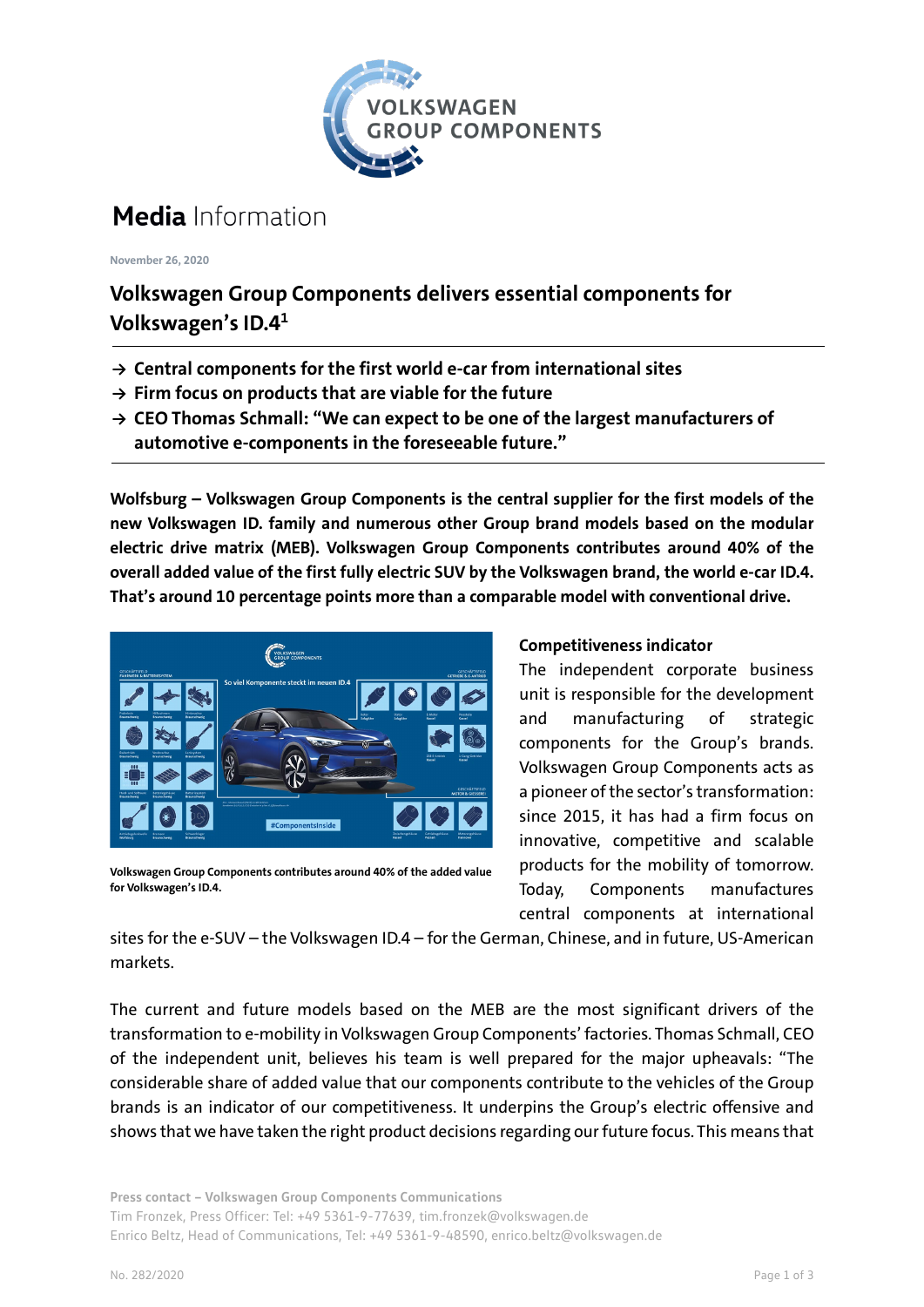

# **Media** Information

Volkswagen Group Components is on the way to becoming one of the largest manufacturers of automotive e-components worldwide."

#### **KASSEL: Lead plant for electric drives**

The Components factory in Kassel delivers the electric drives and platform parts for the ID.4 and other MEB vehicles for Europe and North America. As part of the transformation, the Group's largest site for the manufacture of gearboxes now also specialises in building electric drives. The core elements – rotor and stator – are delivered by the components factory in Salzgitter. Motors, gearboxes and intermediate housings are cast at the sites in Hannover, Poznań and Kassel. All of the components belonging to an electric drive, including the 1-gear transmission from Kassel, are assembled on-site.

The electric drives for the Chinese market are produced at the Tianjin factory. This makes Volkswagen Group Components one of the largest global producers of these essential electric vehicle components.

#### **BRAUNSCHWEIG: New centre for battery system expertise**

The battery system for the MEB is manufactured at the Braunschweig site. A further skill has been added to the construction and assembly of chassis components: the development of highvoltage battery systems and software for the respective control units has been pooled here for the whole Group. The battery system is also manufactured at the Foshan site in China.

#### **SALZGITTER: Blueprint for the future**

Nowhere does the topic of transformation have a stronger presence than in Salzgitter. Firstly, the elementary components – rotor and stator – are produced here for the drive of the ID.4 and other MEB models. Secondly, Volkswagen Group Components pools expertise and competence for battery technology from across the Group in the Center of Excellence for Battery Cells (CoE) at the site. The pilot production line and analysis laboratories are drivers of the further development of battery cell and manufacturing technology. In collaboration with the Swedish battery manufacturer Northvolt AB, the first battery cell plant for the Northvolt Zwei joint venture will be built right next door, to be completed by 2024.

A pilot plant for recycling used high-voltage batteries will also start operations in Salzgitter in the next few weeks, recovering metal and valuable raw materials from batteries that cannot be recycled or re-used. The aim is to re-use more than 90% of the batteries in the future.